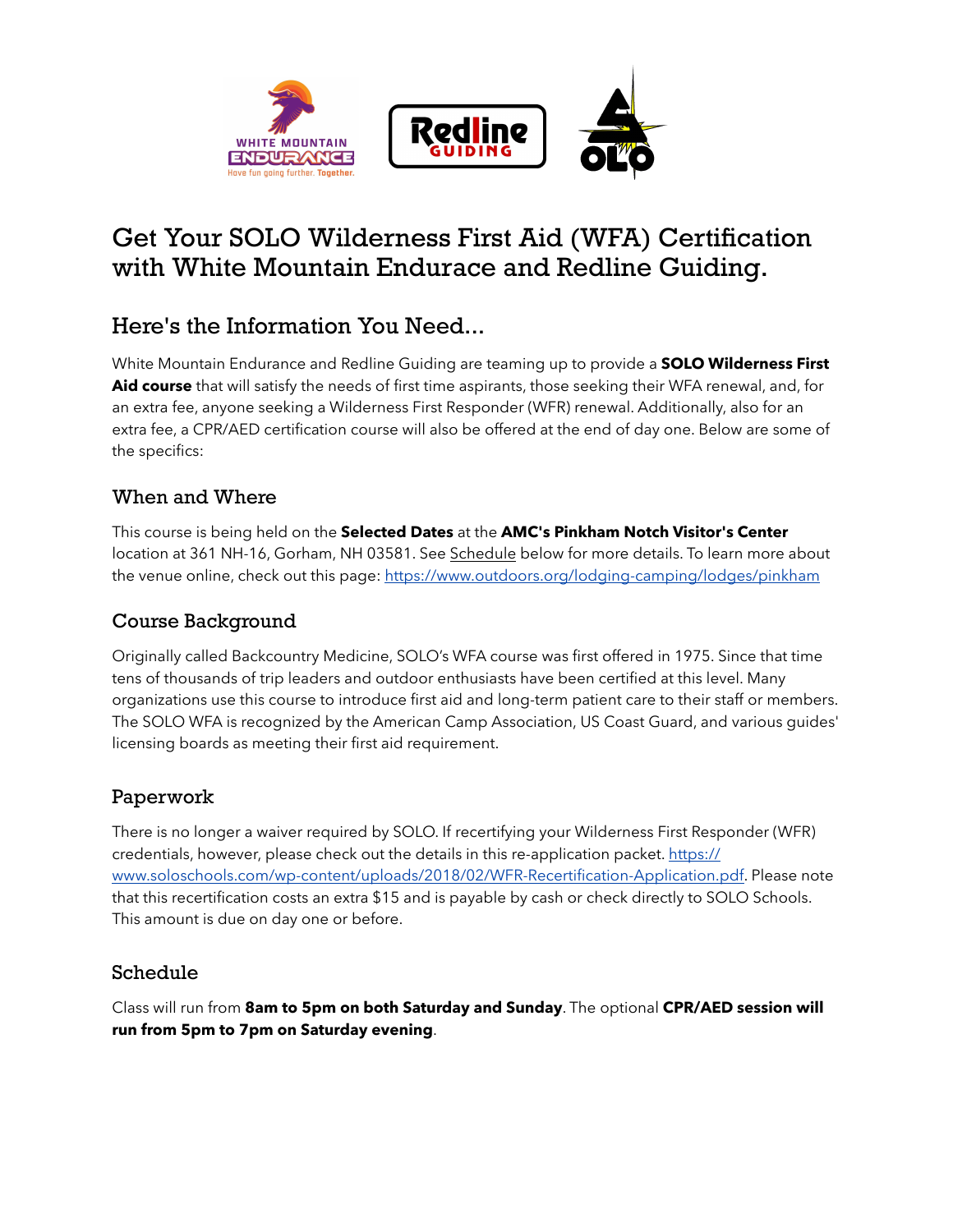#### Attendance

100% attendance in all lecture and practical sessions is mandatory.

#### Course Requirements

Certification is based on successful completion of the course. In order to do so, all certification candidates are required to participate in 100% of the course, as that is the only way to assess mastery of the skills involved. SOLO instructors provide ongoing feedback and many opportunities for questions. Final assessment of each student's skills includes practical skills evaluation throughout the course and a final written examination.

#### Class Format

The 16-hour curriculum takes place over two days. A typical day consists of a mixture of hands- on practical skill work and didactic lecture sessions. To optimize learning potential, SOLO complements these sessions with a variety of mock scenarios and simulations. Known for their "open-learning" environments, SOLO courses are taught to audiences with a variety of learning styles. The hour lunch break is not included in the 16-hours of class time.

#### Curriculum

The SOLO WFA addresses issues of basic rescuer safety. The patient assessment system, the foundation of the course, trains students to determine what is going on with backcountry patients. Other sessions provide instruction in traumatic situations. Environmental emergencies such as hypothermia and heat injuries are dealt with in great detail. Practical simulations and scenarios provide practice in backcountry leadership and rescue skills.

#### Lodging

There are many hotels, motels, inns, Airbnbs, and camping options in the Mt Washington Valley (North Conway, Jackson, Bartlett, Glen, Gorham), but we will always recommend making a reservation to secure your spot. We will, however, point out that there is convenient on-site lodging at the Joe Dodge Lodge. The AMC has good availability at the Joe Dodge Lodge to accommodate participants overnight. Bunk rooms with shared bath available and include dinner and breakfast. It may be possible the AMC offers discounted rates to AMC members or normal member rates to non-members if staying for this class, but this is subject to change. To learn more you will need to call their contact service center at (603) 466-2727, 9-5, Monday-Saturday. More info here: https://www.outdoors.org/lodgingcamping/lodges/pinkham/pinkham-before-you-go **(directions)**.

#### Meals

Mid-morning coffee and light refreshments are provided in your course tuition. Quality lunches are available on-site from the AMC and due to time constraints and distances to other options, we suggest you choose this options. That said, you are welcome to pack your own lunch. If you are purchasing lunch on-site from the AMC, please contact them if you have special dietary needs or restrictions.